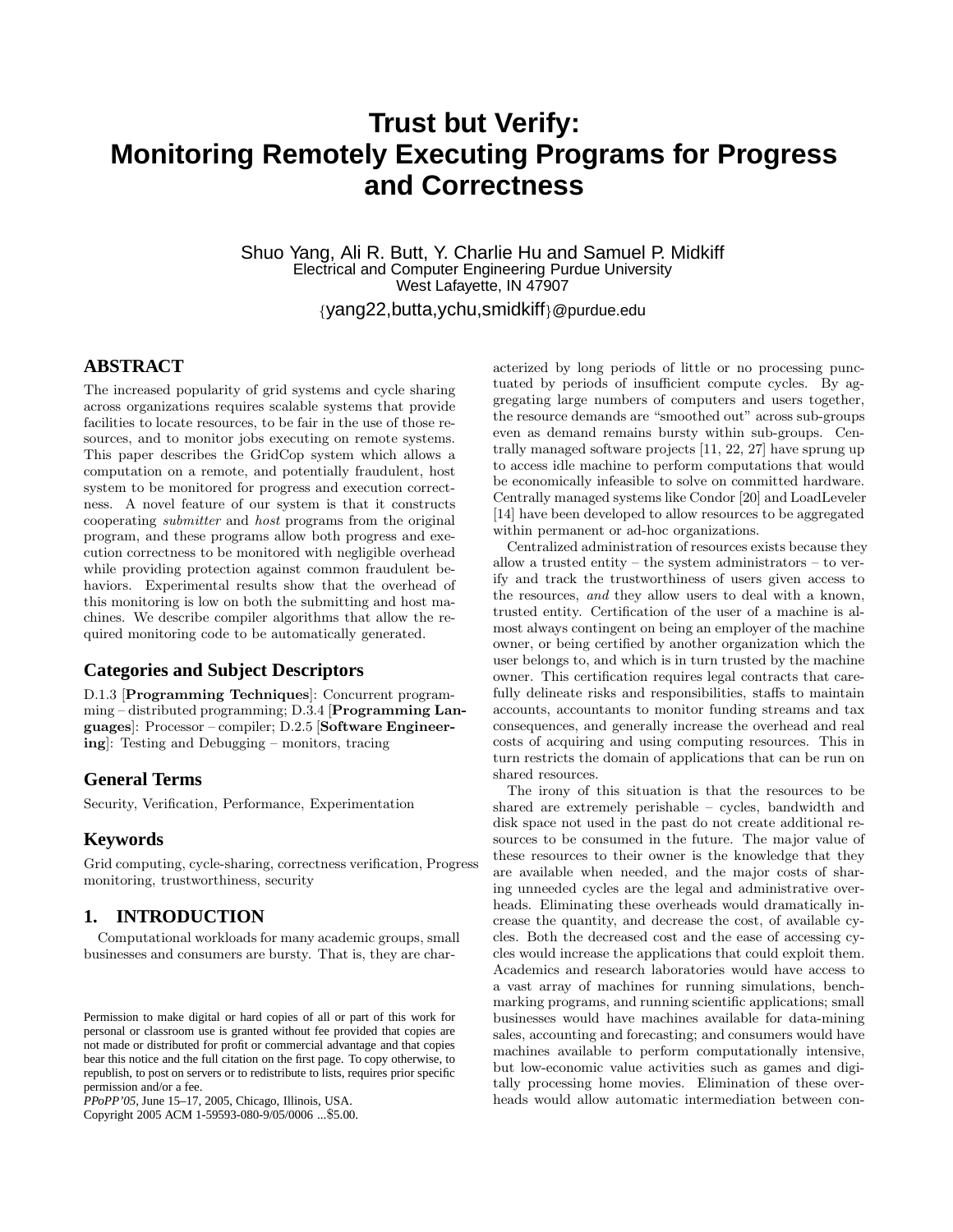sumer and providers of resources, allowing shared resources to blend seamlessly with locally owned resources.

Significant technical challenges must be overcome to unleash the potential of the massive computational resources that are going unused:

- 1. How are resources to be used discovered, and how are providers of these resources to be compensated (and cheaters punished)?
- 2. How is the host machine, i.e. the machine executing the job, protected from hostile binaries?
- 3. How does the submitter machine, i.e. the machine submitting a job, know its job is being faithfully executed?

The first two of these items are the subject of research by the authors of this paper and others [1, 2, 3, 8, 13, 25] These systems support one or more of sandboxing applications for host safety, resource discovery and compensation.

The GridCop system described in this paper solves the third problem – how can the submitter track the progress of a job, and receive assurances that the job is executing correctly? In solving this problem, we make the following technical contributions.

- We present the first known technique to remotely monitor the incremental progress of a program that is executing in an untrusted environment.
- We present a method of instrumenting a program with location beacons. This technique treats a modified program control flow graph as a finite state automata (FSA), and constructs a transducer using this FSA. The transducer is part of the program that is executed on the host, and emits information that allows a corresponding FSA at the submitter machine to follow the progress of the job.
- Although the transducer provides excellent information about the progress of a job, at a low-overhead, it is susceptible to replay and spoofing attacks, e.g. attacks where the monitoring output from a previous run is replayed, or the output from the alleged current run is faked. We present a method of instrumenting a program with recomputation beacons to compute the input and output of selected program regions and to send these inputs and outputs to the submitter machine for verification.
- We present compiler techniques that can be used to automatically construct the host and submitter FSAs, and to collect input and output data for a region of the program and replay the execution of the program on the submitter machine.
- We provide experimental results measured over a wide area network showing the overhead of these techniques on both the host and submitter machines. The overhead of these monitoring techniques is less than 3.5% on the host side. The cost of monitoring a job is less than 1.6% of that of running it locally on the submitter side.

The rest of the paper is organized as follows. Section 2 presents the threat model considered in this paper. Section 3 gives an overview of our GridCop monitoring system. Section 4 presents the design of the GridCop system, and section 5 presents the experimental results showing the effectiveness of the system. Finally, Section 6 discusses the related work and Section 7 concludes the paper.

# **2. THE THREAT MODEL**

Untrusted systems can be divided into two categories: malicious and fraudulently irresponsible (e.g. the environment targeted by the Samsara [7] system.) Malicious systems are willing to expend significant resources to damage their victims. For example, a malicious system might be willing to execute a program until the final results are to be written to disk, and then terminate it. Our system is assumed to operate in a less hostile, but perhaps fraudulent environment. In particular, we assume that hosts are motivated by self-interest, that our programs execute on unmodified JVMs, and that the source program is not altered. These are reasonable assumptions since JVMs are large complicated pieces of software distributed in binary form, and are not easy to modify without access to the source code. Our monitoring system makes it very difficult to change a program without being caught. Moreover, because we apparently monitor almost the entire program execution (but actually monitor only a small part of the execution), fully automatic tools will not be effective. Program alteration requiring human intervention is costly enough to preclude its use.

# **3. OVERVIEWOFTHEGRIDCOPSYSTEM**

Every participating node can submit jobs (i.e. be a submitter node) or host jobs (i.e. be a *host* node). A node can perform both roles simultaneously, i.e., its jobs can be running on remote nodes while jobs from other remote nodes are running on it. Before a program is executed, it is passed to our tool which transforms it into a program that executes on the host machine (H-code) and a program that executes on the submitter machine  $(S\text{-}code)$ . The H-code is the original program augmented with beacons and auxiliary code that send information about the program to the submitter machine. The S-code, executing on the submitter machine (or a trusted machine accessible from the submitter machine) uses this information to track the progress, and verify the execution of, the program. In our larger system described in [3], the host and submitter nodes also have the ability to issue and receive credits for services consumed and provided. This topic is beyond the scope of this paper, and the credit system our system will deploy is described in [3].

H-code contains two types of beacons: location beacons (L-beacons) and recomputation beacons (R-beacons).

L-beacons are placed along certain control flow graph (CFG) edges, as described in Section 4.1, and identify the location of the program that is currently executing. L-beacons provide fine-grained location information, but because their location and output are static properties of the program, they are subject to replay and spoofing attacks. For example, a tool on the host machine could extract the CFG of the submitted program and generate a program that simply sends L-beacon information periodically. To guard against these attacks, GridCop also adds R-beacons to the program, as described in Section 4.2. R-beacons send the input and result data for a code region to the submitter machine where the computation of the region can be checked. The effectiveness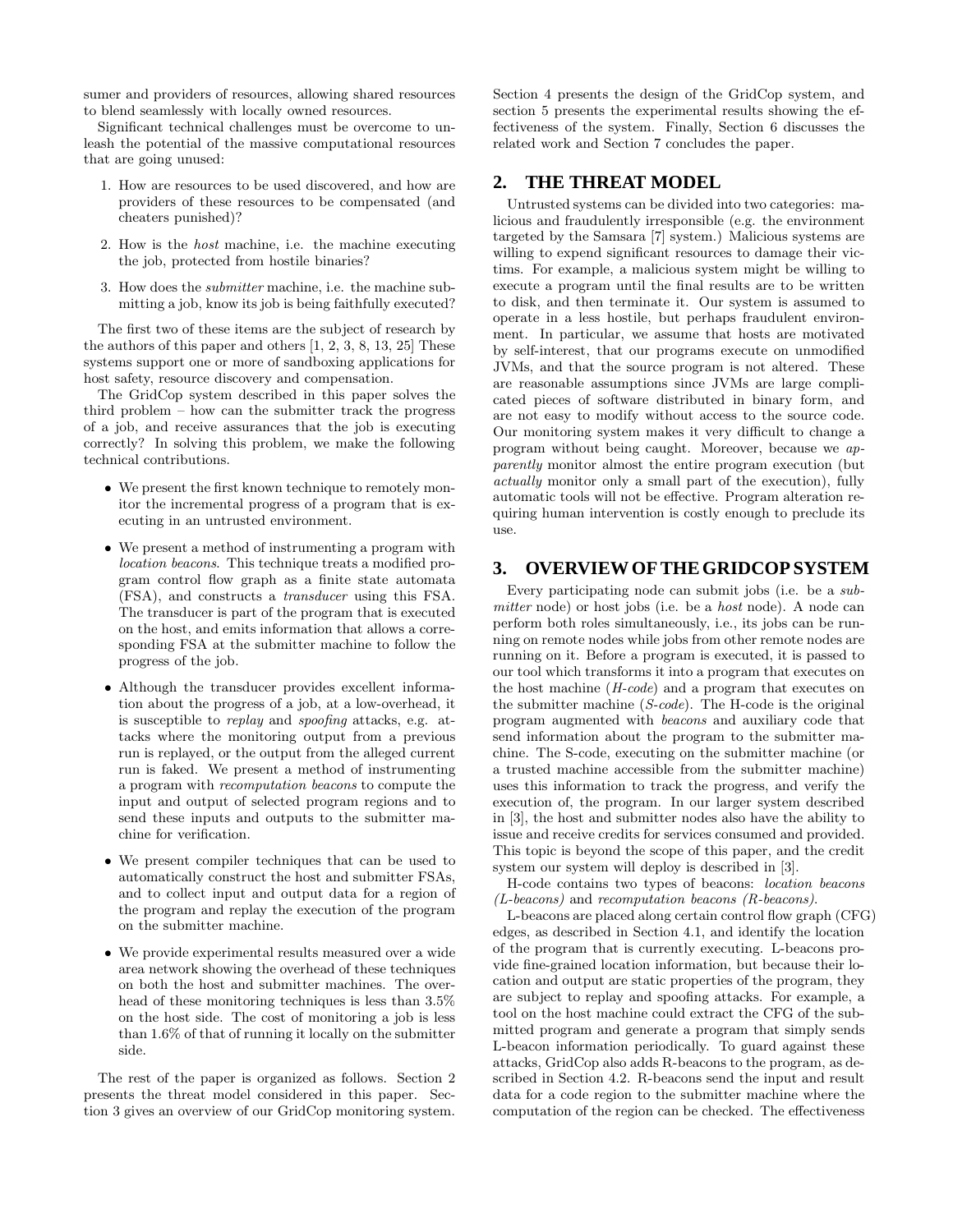of this approach requires that:

- the computation *actually* duplicated at the submitter machine be a small part of the overall computation. Otherwise the submitter machine is not efficiently offloading work to the remote system.
- the computation *potentially* duplicated at the submitter machine must be a large portion of the whole job. Otherwise, our work will allow malicious hosts to develop a program analysis tool to extract the duplicated computation from the program and only execute it.

The subset of the potentially duplicated regions that are actually recomputed is selected randomly, i.e. in a way that is not predictable by the host machine.

The S-code program corresponding to the H-code program, and generated from the original program, is executed on the submitter node. The S-code program has two functions. The first is performed by a finite state machine (FSA), derived from the original program CFG, that tracks the Lbeacons sent by the H-code. As each L-beacon is received, the current state is updated. The second uses R-beacons. When an R-beacon is received, the code region selected for recomputation is identified, and the computation is performed. The R-beacon also contains the result of executing the code region, which is compared with the result of the recomputation to determine if the host faithfully executed the region, and by implication, the entire program.

# **4. IMPLEMENTATION OF THE GRIDCOP SYSTEM**

Our compiler-assisted remote job monitoring system consists of compiler techniques to produce the S-code and Hcode programs, and two monitoring modules, the L-beacon module and the R-beacon modules. Each module consists of three run-time components: (i) a beacon message creation component on the host, which is integrated with the submitted application, (ii) a beacon reporting component on the host that sends beacon messages to the submitter, and (iii) a beacon message processing component on the submitter. The monitoring system architecture is shown in Figure 1. The monitoring system can adjust the runtime configurations, such as the inter-transmission interval of the reporting components, based on the trust level between the submitter and the host. For example, when a submitter has a high level of trust in a host and would like to conduct less aggressive monitoring, it can set a longer inter-transmission interval when submitting a job.

#### **4.1 Location Beacons**

L-beacons emit information at significant program execution points. This information is sent to the submitter machine which uses it to determine what parts of the program have been executed. Placing L-beacons at every branch would provide very precise, fine-grained beacon information. Unfortunately, L-beacon processing would consume unacceptably large amounts of resources on the host and the submitter machines, since a large percentage of the instructions executed would be beacon related. Therefore GridCop places L-beacons at computationally significant points in the program. In the rest of this section, we describe how beacon code is generated for the H-code, how beacon processing code is generated for the S-code, and the actions that take



Asynchronous communication Synchronous communication

#### Figure 1: Components of the GridCop monitoring system

place at runtime to create, report and process beacon messages.

#### *4.1.1 Code Generation for L-beacons*

For H-code, the compiler finds computationally significant points in the program and places a beacon at each of them. It also inserts hard-coded routines into the code that aggregate and structure information provided by beacons, and that report the information to the submitter program. These routines are described in Section 4.1.2. For the S-code, an FSA is created, where each state in the FSA corresponds to a beacon in the H-code. Beacon processing consists of checking if a sequence of L-beacon messages corresponds to legal transitions on the FSA. Viewed in this light, L-beacons in the H-code can be viewed as a transducer, i.e. a finite state machine that emits information on state transitions.

Because L-beacons report the progress of a job, the time between milestones should be reasonably long. Our approach is to place L-beacons at the beginning of method calls, but only at the beginning of method calls that perform a "significant" amount of work. Two broad strategies can be used to determine these methods, profiling and compile time cost models. We have chosen to use a very crude compiletime analytical cost model, namely, methods that contain loops are considered to be computationally significant. Future work for the project may involve refining this model (although for the current benchmark set, our current model is adequate). A beacon is inserted as the first statement in each computationally significant method. The beginning of the main program also gets a beacon, as does any node that can return from the program as the result of a normal program termination. For a multi-threaded program, each run() function is also treated as a main program.

As described above, when beacon information is sent to the submitter machine, the submitter checks the validity of the beacon information by traversing an FSA. Each beacon inserted above corresponds to a state in the FSA, and the beacon's ID is the input for the transition to the state. The beacons inserted at the beginning and the end of the program serve as the start and the accept state, respectively, in the FSA.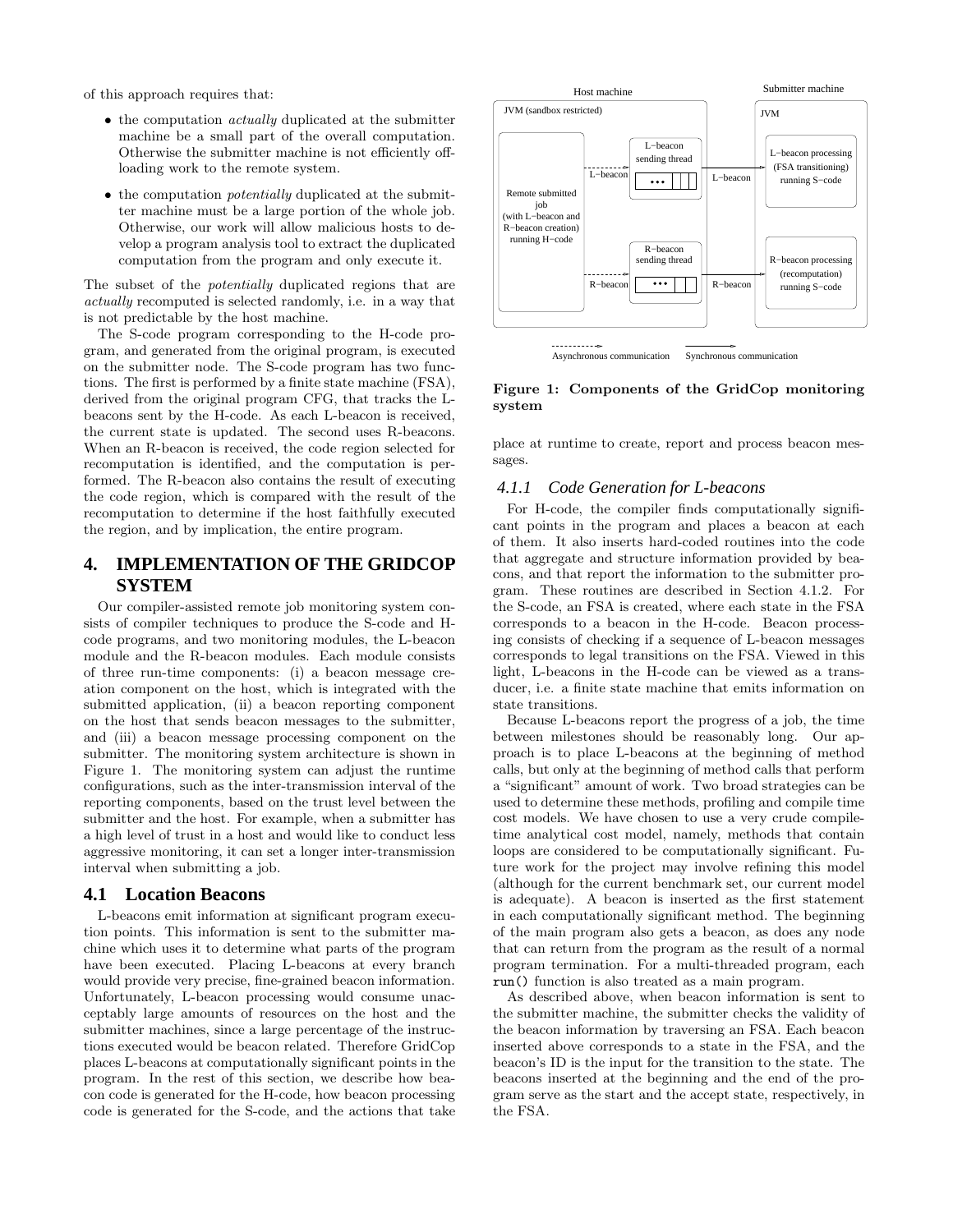$N_b \Leftarrow \phi$ ;  $N_{\tilde{b}} \Leftarrow \phi$ ; for(each node n in  $G_F$ ){ if  $(n$  is annotated with a beacon)  $N_b \Leftarrow N_b \cup \{n\};$ else  $N_{\tilde{b}} \Leftarrow N_{\tilde{b}} \cup \{n\};$ } while( $N_{\tilde{b}} \neq \phi$ ){  $n_{\tilde{b}} \leftarrow \text{dequeue}(N_{\tilde{b}});$ for(each node  $n_p \in predecessor(n_{\tilde{b}})$ ){ for(each node  $n_s \in successor(n_{\tilde{b}})$ ){  $Edges(G_F) = \langle n_p, n_s \rangle \cup Edges(G_F);$ } }  $Edges(G_F) = Edges(G_F) - \{edge concepted to N_{\tilde{b}}\};$  $N_{\tilde{b}} \Leftarrow N_{\tilde{b}} - \{n_{\tilde{b}}\};$ }  $G'_{F} \Leftarrow G_{F};$  $State_{FSA} \Leftarrow \{nodes\ in\ G'_{F}\};$  $Transition_{FSA} \Leftarrow \phi;$  $for(\langle n_i, n_j \rangle \in Edges(G'_{F}))\{$  $\label{eq:transitions} Transition_{FSA} \gets Transition_{FSA} \cup$ 

#### Figure 2: Algorithm of Building FSA

{transition $\langle n_i, n_j \rangle$  with ID  $n_j$ };

}

The algorithm of Figure 2 describes how to build an FSA. We build the FSA for the submitter side in two steps. The first step transforms the control flow graph ( $CFG$ )  $G_F$  of the program into a graph  $G'_{F}$  that contains only nodes with beacons. First, we add all nodes of  $G_F$  that contain Lbeacons (i.e. the computationally significant nodes) to the set  $N_b$ . All other nodes of  $G_F$  are placed in the set  $N_{\tilde{b}}$  For each node  $n_{\tilde{b}} \in N_{\tilde{b}}$  edges  $\langle n_p, n_s \rangle$  are added to  $G_F$ , for all  $\langle n_p, n_{\tilde{b}} \rangle$  and  $\langle n_{\tilde{b}}, n_s \rangle$  in  $G_F$ .  $n_{\tilde{b}}$  is then removed from  $G_F$ . We call the graph resulting from the above procedure  $G'_{F}$ .

The second step generates the FSA. The FSA transition table can be trivially constructed as follows. Let the set of states be the set of nodes in  $G'_{F}$ . For each edge  $\langle n_i, n_j \rangle \in$  $Edges(G'_{F})$ , there is a transition from  $n_i$  to  $n_j$  on the symbol which is the beacon ID of  $n_j$ . The start state of the FSA corresponds to the node at the beginning of the main program, and accept states correspond to nodes that can return from the program.

Figure 3 shows a program fragment with beacons inserted. For each computationally intensive function in Figure 3(a), the compiler inserts an L-beacon instruction at the beginning of the function to emit a unique transition ID in Figure 3(b). These IDs are treated as the transition symbols between states in the FSA. A transition ID always drives the FSA to the unique state named by the transition ID. Consider the FSA shown in Figure  $3(c)$ . For example,  $bar2$ in the example emits "3", which causes a transition from any predecessor of bar2, on the FSA, to bar2.

#### *4.1.2 Runtime Support for L-beacons*

At runtime, the L-beacon instructions inserted by the compiler are executed. Each L-beacon deposits a location



(a) A piece of pseudo code from benchmark LU. All functions but lightbar() contain a loop

- function foo $1(\ldots)$  call create beacon('1')  $\ldots$ } function bar1(...) { call create beacon('2') ...} function  $bar(2(\dots)$  { call create beacon('3')  $\dots$  } function foo2(...){ call create\_beacon('4') ...}
- (b) L-beacon added at the prologues of functions with loops



(c) Part of FSA corresponding to above program: transition symbols on the edges correspond to the unique IDs emitted by the inserted beacon instructions

#### Figure 3: A part of FSA derived from the Java Grande LU benchmark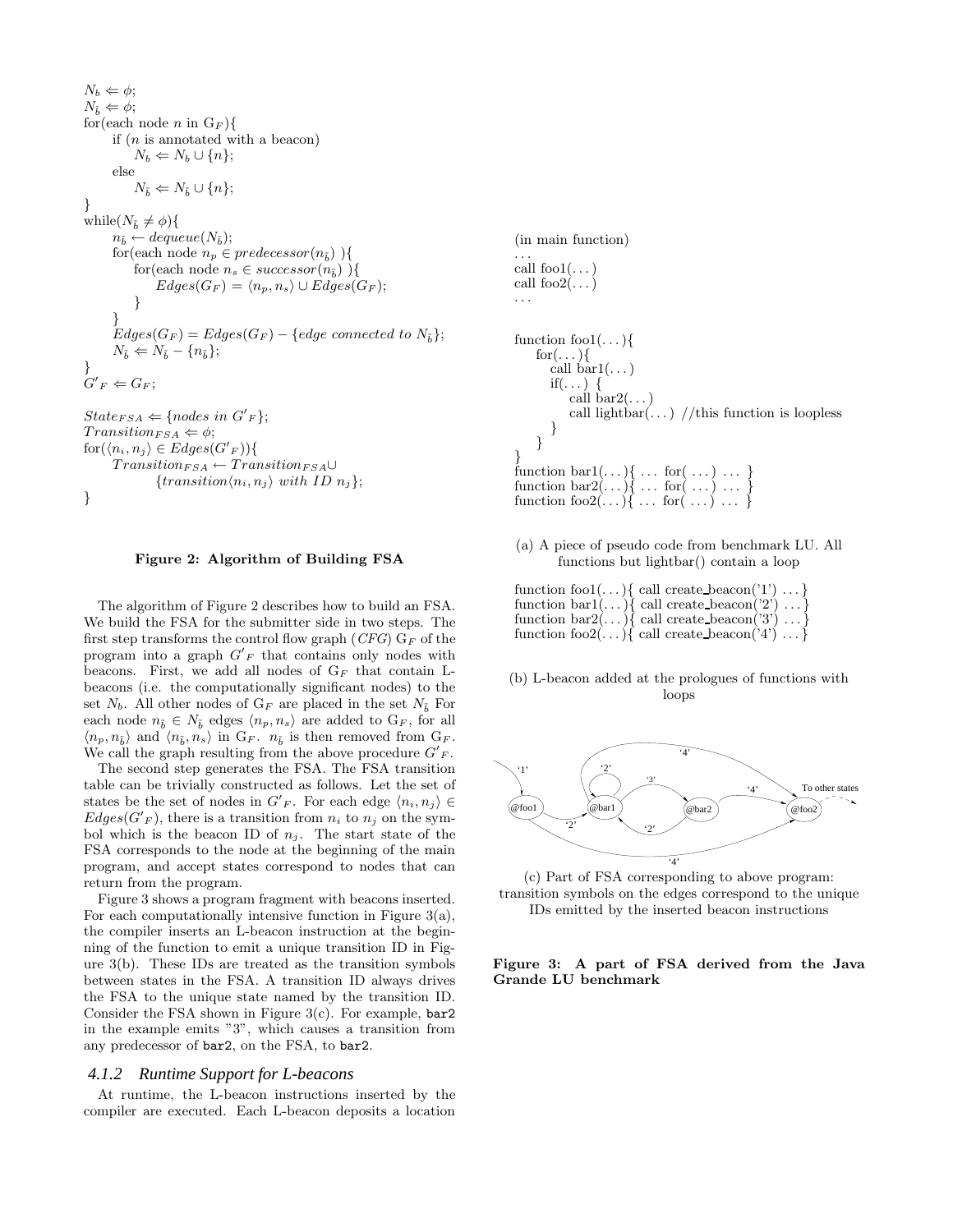ID  $(ID_L)$  and the current thread ID  $(ID_T)$ , which together form an L-beacon message  $(ID_T, ID_L)$  which is added to the L-beacon buffer. For multi-threaded programs, L-beacon messages from different threads are multiplexed in the Lbeacon buffer.  $ID_Ts$  are used to label different threads so that the L-beacon processing component on the submitter side can use them to track the progress of different threads. A different FSA is used for each application thread, thus  $ID<sub>T</sub>$  in a beacon message identifies an FSA and  $ID<sub>L</sub>$  drives transitions on that FSA. The L-beacon buffer size is set to contain 3000 L-beacon messages. If the L-beacon buffer is full, an L-beacon instruction will return without depositing any information.

The reporting component on the host is in a separate thread (L-Sender) that transmits L-beacon messages to the submitter through a TCP connection. The reporting component uses a paced beacon transmission scheme. It sleeps for an interval (set by the submitter when the program is submitted to the host) and wakes up to send the L-beacon messages in the L-beacon buffer. During the sending procedure, L-Sender first copies the contents in the L-beacon buffer to a private buffer and clears the L-beacon buffer. It then sends the contents in the private buffer across the network. Thus the cross-network data transfer procedure is asynchronous to the application program.

The submitter node uses the L-beacon messages sent by the host as input to the FSAs to track the progress of the remote job. It reads each L-beacon message received from the host, locates an FSA using  $ID_T$  and drives transitions using  $ID<sub>L</sub>$ . In this way, the L-beacon messages are de-multiplexed and processed. If the submitter receives a full L-beacon buffer, i.e., the L-buffer was full before the packet was sent, the submitter assumes that L-beacon messages may have been discarded on the host side. In this case, the submitter checks whether the first message for each thread in this packet causes a transition to a state reachable from the current state of the thread. After the first message for each thread gets processed, normal FSA transitioning continues. Because the L-beacon messages within each transmission interval are limited by the sending interval, the submitter overhead to process these beacons is also limited.

## **4.2 Recomputation Beacons**

R-beacons check the validity of the host computation. At the start of an identified computation region (i.e. an innermost loop in the current implementation), the input of the computation along with the computation ID  $(ID_C)$  is placed in the R-beacon buffer; at the end of the identified computation, the result of the computation is added to the R-beacon buffer. An  $ID_C$ , the input, and the corresponding result form the R-beacon message (ID<sub>C</sub>, input, result). The R-beacon message is transfered to the submitter for verification, with the  $ID<sub>C</sub>$  allowing the submitter to know what computation to apply to the input. If a host has not correctly executed the program, the result from the host will differ from the result computed locally on the submitter with the same input. Thus the submitter can detect a cheating host by periodically comparing the local computation results with the remote results for the same inputs.

#### *4.2.1 Code Generation for R-beacons*

By inserting R-beacons at significant computation regions, we are potentially monitoring most of the computation. We currently use loop nests to identify significant computation regions. In particular, we place a recomputation beacon immediately before every innermost loop. Computationally significant regions could be identified with profiling information for general programs, or by using more sophisticated compile-time analytical cost models [6, 29].

After identifying a significant computation region, the compiler inserts an R-beacon into the H-Code. This is a straight-forwardly automatable procedure. At the prologue of the identified computation region, a call to addInputToBuffer(), which will put the  $ID_C$  and the input of this computation region in the R-beacon buffer at runtime, is inserted. At the epilogue of the identified region, a call to addResultToBuffer(), which will put the output of this computation region in the R-beacon buffer at runtime, is added. For the S-Code, the compiler generates a subroutine to handle all of the recomputation cases resulting from the R-beacons in the corresponding regions in the H-Code. This subroutine is called for every R-beacon message the submitter processes. Figure 4 shows the code transformation to insert a R-beacon at a desired region.

In general, the input data passed to the R-beacon must contain all upwardly exposed uses of variables in the region, that is variables that are read in the region, but the value read is defined outside of the region. For scalars, the SSA form of the program can be used to easily locate these variables. For arrays, the SSA form may indicate the entire array is upwardly exposed when only some elements are. Sending the entire array can increase the communication overhead involved in monitoring. The Array SSA form [15] allows, via compiler analysis and runtime tracking, individual upwardly exposed elements of the array to be determined, and only those elements to be sent. Moreover, by using the Array SSA form, arbitrarily small and/or complex regions of the program can be selected for monitoring.

For many dense numerical codes, subscripts are affine and are not coupled, i.e., each index variable only appears in one dimension of the array. For these references, a relatively simple static determination of the input for a region can be made. Since regions are delimited by innermost loops, with an index of  $i<sub>m</sub>$ , upwardly exposed references will be in a slice(s) of arrays  $a(f_0, f_1, \ldots, f_{m-1}, lb(i_m)$ :  $ub(i_m), f_{m+1}, \ldots, f_{n-1}, f_n),$  where where  $f_j$  is the value of the subscript function of dimension  $j$  of the array  $a$ , and  $lb$ and ub are the lower bound and, upper bound, respectively, of the subscript function that contains  $i_m$  evaluated over the range of  $i_m$ . Again, because the R-beacon is outside of the innermost loop, all  $f_j$  are constants within that innermost loop. In our benchmarks we use these simple slices as the inputs, and as shown in Section 5 this incurs an acceptable overhead.

#### *4.2.2 Run Time Support for R-beacons*

In Figure 4, addInputToBuffer() is an atomic, threadsafe operation that puts the computation input and the  $ID<sub>C</sub>$ of an identified computation region into the R-beacon buffer. addResultToBuffer() is an atomic, thread-safe operation that adds the corresponding result to the R-beacon buffer. Multiple threads of an application can contain R-beacons, and we must ensure the operation of putting a R-beacon message to the R-beacon buffer is atomic. The buffer management routines ensure that the input and result data for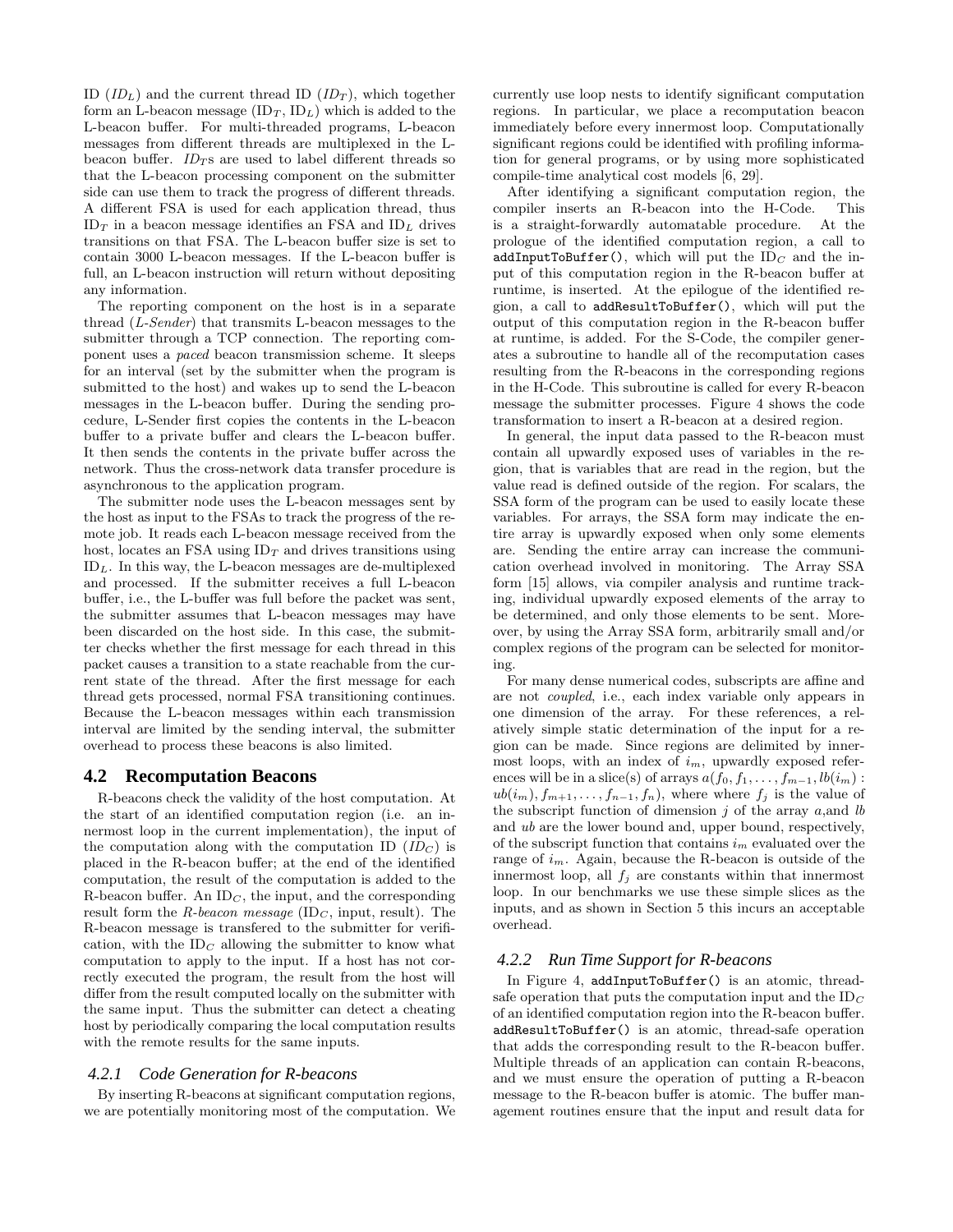. . . double dx[], dy[], da; int dx off, dy off, n; . . . for(i=0; i < n; i++)  $dy[i + dy of] += da * dx[i + dx of]$ ; . . . (a) The original 'hot' spot code . . . double dx[], dy[], da; int dx off, dy off, n; . . .

Recomputationbuffer. addInputToBuffer(7, da, dx, dx off, dy off, n); for  $(i=0; i < n; i++)$  $dy[i + dy of] += da*dx[i + dx of]$ ;

```
Recomputationbuffer.addResultToBuffer(dy);
. . .
```
(b) Transformed H-Code that runs on the host node (note: ID $_C$ =7 in this example)

. . . //Dataobject is a Serializable object transfered from host . . .

```
switch (Dataobject.ID<sub>C</sub>). . .
case 7:
   double dx[, dy[, da;int dx off, dy off, n;
   da = Dataobject.input.content0;
   dx =Dataobject.input.content1;
   dx off = Dataobject.input.content2;
   dy off = Dataobject.input.content3;
   n =Dataobject.input.content4;
   for (i=0; i < n; i++)dy[i + dy of] + = da^*dx[i + dx of];
   for(i=0; i< dy.length; i++)
       if(dy[i] != Dataobject.output[i])report error();
   break;
case . . .
    . . .
}
. . .
```
(c) Transformed S-Code that runs on the submitter node

Figure 4: Pseudo-code example showing a transformed 'hot spot' in LU Factorization

a single execution instance of a region are grouped together and added to the buffer as follows.

When a thread attempts to add input data to the Rbeacon buffer by calling addInputToBuffer(), it first checks to see if the *input*-outstanding flag is false, indicating nothing is in the buffer. If the flag is false, the thread acquires a lock on input outstanding and rechecks the value of input outstanding. If input outstanding is still false, it is set to true and the flag thread ID is assigned the value of the current thread ID. The input data is then deposited into the buffer, and the lock is released. Another thread attempting to add input data will find the value of input outstanding is true on either the initial check, or after acquiring a lock on input\_outstanding. In either case, addInputToBuffer() returns without depositing any information into the R-beacon buffer. The unlocked check of the *input\_outstanding* flag reduces, in practice, the number of locks that must be acquired, while updating *input outstanding* and *thread ID* under a lock eliminates data races on these flags.

When a thread attempts to add result data to the buffer by calling addResultToBuffer(), it again checks the input outstanding flag, but this time it checks to see if input outstanding is true. If it is, a lock is acquired on input outstanding, and input outstanding is checked again. If it is still set, the thread checks if the value of the thread ID matches the current thread ID. If it does, the thread knows that it deposited the input data part of the current R-beacon message, and now deposits the result part of the message. *thread* ID is now assigned an invalid value  $-1$ .

When the inter-transmission interval for sending R-beacons is up (two seconds in our experiments), the message in Rbeacon buffer is copied to a private buffer. A lock is then acquired on *input\_outstanding*, and it is set to false. At this point, a new message can be added to the buffer by another instance of a region, and the private buffer is sent to the submitter via a TCP connection.

When the submitter receives an R-beacon message, the submitter machine calls the subroutine based on the value of ID<sub>C</sub> and performs computation with the input in the Rbeacon message. It then compares its local computation result with the result in the R-beacon message. If the results are same, the verification succeeds. Otherwise, the verification fails.

To prevent replay attacks from a cheating host, we check for repeated computations using message digests. The submitter calculates the message digest of each input along with the  $ID_C$  in each R-beacon message using the MD5 [24] algorithm. MD5 is a fast secure one-way hash function that takes arbitrarily-sized data and outputs a 128-bit value. The message digest is then used to index into a hashtable. If a calculated message digest is not present in the hashtable, it is added into the hashtable. If it is present, appropriate action can be taken based on the likelihood of the previous redundant computations at the beacon region. Our current implementation uses a hashtable with a capacity of 6000. For a runtime configuration with inter-transmission interval of 2 seconds, i.e. highly aggressive monitoring, it can store about 2.7 hours of R-beacon inputs as message digests before reaching a load factor of 0.8. In an actual use of the system, the communication interval will likely be much longer than 2 seconds. Combined with proper replacement policies, the mechanism will be able to detect replay attacks over extremely long periods of time.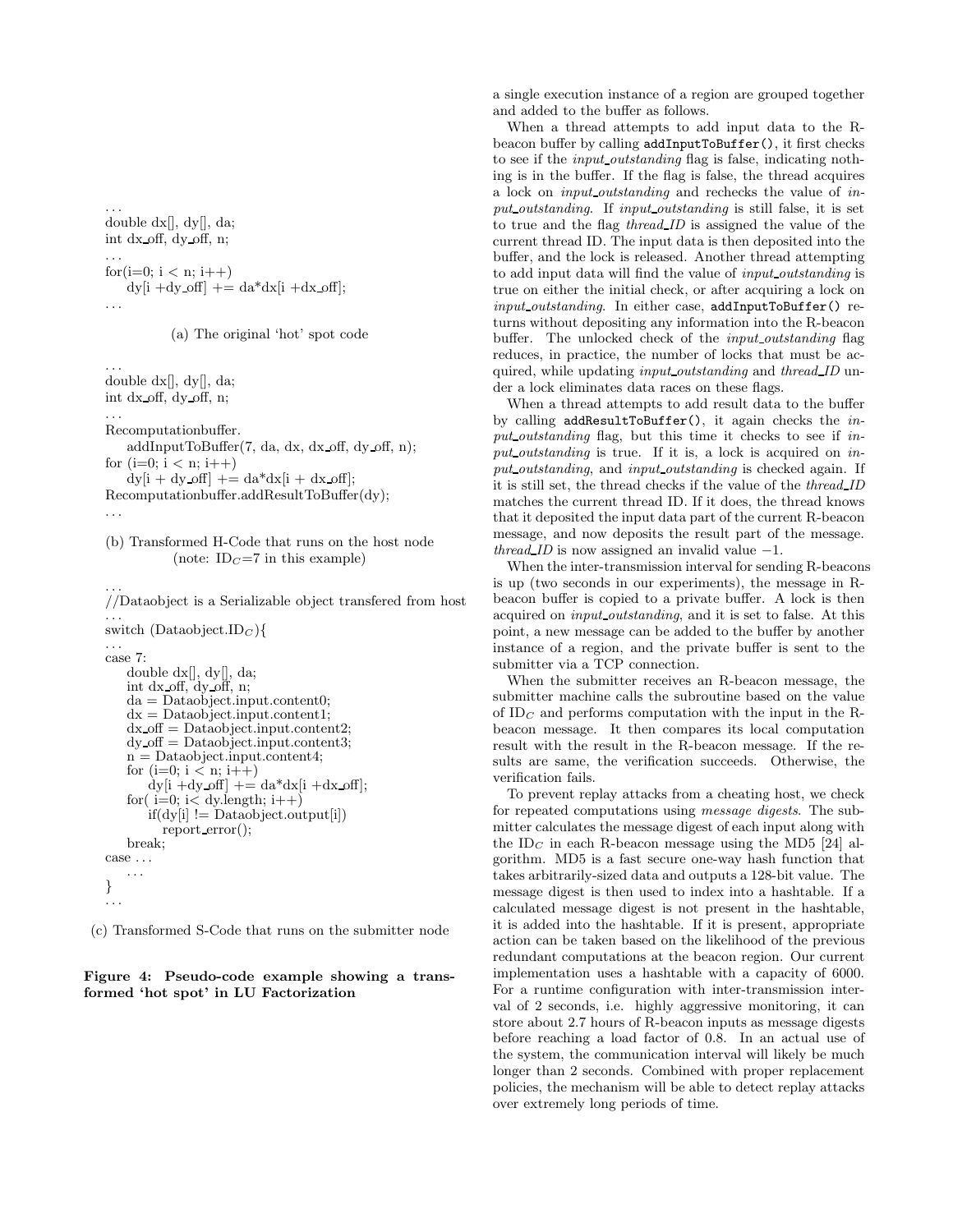# **5. EXPERIMENTAL RESULTS**

In this section, we present performance results showing the overhead and effectiveness of our system.

#### **5.1 Parallel Java Grande Benchmark**

The parallel Java Grande benchmark suite version 1.0 [28] is a standard benchmark suite for computationally intensive Java applications. Suite II of the parallel Java Grande benchmarks contains simple kernels which are commonly found in the most computationally intensive parts of real numerical applications. It consists of five benchmarks: LU, which performs LU factorization; SOR, which performs successive over-relaxation; Series, which computes Fourier coefficients of the function  $f(x)=(x+1)^x$  on the interval of [0,2]; Sparse, which performs a matrix multiplication of unstructured sparse matrices; Crypt, which performs an International Data Encryption Algorithm encryption and decryption of an array. The Java Grande benchmarks are selfinitializing, i.e., there was no network activity to send program data sets. We used data size B as the input to our experiments. Programs were hand-transformed using the techniques described Section 4.

## **5.2 Experimental Platform**

Our experiment was run on a submitter/host pair located at University of Illinois at Urbana Champaign and Purdue University. The submitter machine, located at UIUC, is an uniprocessor with an Intel 3GHz Xeon processor with 512KB cache and 1GB main memory. It runs the Sun JDK 1.5.0 and the Linux 2.4.20 kernel. The host machine located at Purdue is a Dell PowerEdge SMP server with 4 x 1.5GHz Intel Xeon processors, each with 512KB cache and sharing 4 GB main memory. It runs the Sun JDK 1.4.2 and the Linux 2.4.20 kernel. Both machines are connected to the campus network.

In our measurements, the inter-transmission intervals of the L-beacon and R-beacon reporting components were set to 2 seconds. This is a highly aggressive monitoring scenario. In an actual system, the inter-transmission interval would be in tens of seconds or minutes. Therefore, our experiment provides an upper bound of performance overhead and network traffic incurred by using our monitoring system.

## **5.3 Run Time Computation Overhead**

To simulate long running jobs, a loop is added outside the individual kernels in the benchmarks. Each benchmark was run in 1, 2 and 4-thread modes. This is to evaluate the scalability of our system design by showing the system performance overhead with different degrees of parallelism.

## *5.3.1 Host side*

On the host side, we first measure the time to run the original benchmarks on our host machine, which reflects the scenario of remote job execution without monitoring. These form our baseline numbers. We then run the manually transformed S-Code and H-Code versions of the same benchmarks on the submitter/host pair, which reflects the scenario of a remote job submission with monitoring. Figure 5 shows the overhead of job executions with beacons over the corresponding un-monitored baseline job execution times. In Figure 5, the overhead of our monitoring system to run benchmark SOR and LU with 4 threads is lower than that of running benchmark SOR and LU with 2 threads.



Figure 5: Overhead of executing and transferring beacons

This is because the change in the SOR and LU program speedup, going from 2 threads to 4 threads, is smaller than the increase in monitoring overhead.

Our experimental results show that the maximum performance overhead is under 3.5% and the average performance overhead of the whole benchmark suite is 2.1% in our experiments.

#### *5.3.2 Submitter side*

On the submitter side, we measured the time to execute the benchmarks on the submitter in the single-thread mode and used it as the baseline (as the submitter is not a SMP machine). We then measured the time used to process the L-beacons and R-beacons and to compute and process the message digests of R-beacon input, while monitoring remote benchmarks running in 1, 2 and 4-thread modes. These are the computation resource costs on the submitter. Figure 6 shows the ratio of CPU time used to monitor a benchmark over that of running the same benchmark in the singlethread mode locally on the submitter.

We observe that the ratio of CPU usage for monitoring over locally executing the benchmark is always under 1.6%, and the average ratio is 0.3%. This is a consequence of our paced beacon transmission technique discussed in Section  $4.2.2$  – the R-beacon messages that are *actually* put into the R-beacon buffer and transfered to the submitter for processing are only a very small fraction of the total potential R-beacons. The percentage of total beacon sites visited whose messages are actually sent is under 0.04% for LU and SOR, under 0.26% for Series and Crypt, and under 1.5% for Sparse. The submitter cost for monitoring benchmark Sparse is much higher than the cost for monitoring the other benchmarks because Sparse contains a single course-grained loop identified as computationally significant. Thus the percentage of the total execution that is recomputed in Sparse is much higher than that percentage for the other benchmarks. Nevertheless, the cost is still only 1.6% of the cost of executing the application locally on the submitter.

## **5.4 Network Bandwidth Overhead**

Another important metric to evaluate our system is the network resource usage of our system. Since network resources are not unlimited, it is necessary to limit the amount of data sent from the host to the submitter node. To see how effectively we accomplished this, we measured the ac-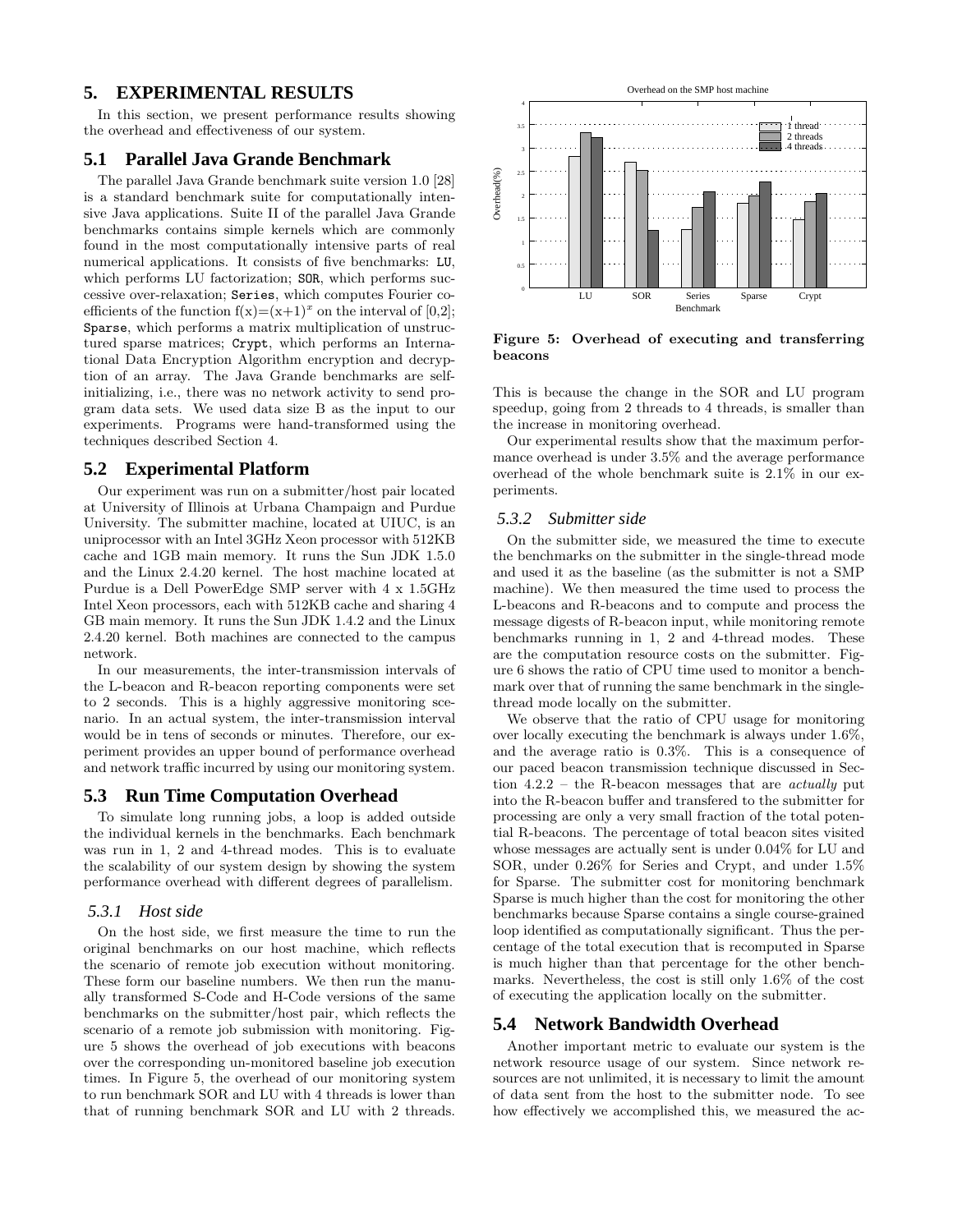

Figure 6: Submitter's computational cost of monitoring a remote job over running it locally

. . . ByteArrayOutputStream baos = new ByteArrayOutputStream(); ObjectOutputStream objectos = new ObjectOutputStream(baos);

 $objectos.writeObject(serializable\_object\_to\_send);$ //serializable object to send contains beacons

```
byte\parallel bytes = baos.toByteArray();
objectos.close();
baos.close();
```
. . .

size\_sum  $+=$  bytes.length; //size sum will provide network traffic information

Figure 7: Code to measure the network traffic

each benchmark under different execution modes.

caused by our approach

tual network traffic incurred by our beacon subsystem for

*5.4.1 Method of Measuring Serialized Data Volume*

The capability to serialize objects is one of the features of Java that simplified our implementation and increases its robustness. L-beacons and R-beacons are placed in serializable objects to make the submitter's understanding of the representation of data from the host easier. However, this mechanism transfers more data across network than just sending the raw data. Thus we need to measure the actual network traffic sent by our system. To do this, we serialize an object to be sent across network by the host into a ByteArrayOutputStream object. We can then measure the actual transfered size of a serializable object as shown in Figure 7.

## *5.4.2 Network Traffic Measurement Results*

We measured the network traffic due to beacons for different benchmarks running with different numbers of threads. Table 1 shows that the total network traffic in bytes over the duration of each benchmark execution. Table 2 shows the highest average network traffic in unit time among our benchmarks occurs in Sparse, and is only 45.2 KByte/second. This is a consequence of our paced R-beacon transmission

technique: the maximum number of R-beacon messages sent per unit time is the same as for the other benchmarks, yet the size of each of Sparse's R-beacon messages is larger than those of the other benchmarks.

|        | 1 thread | 2 threads | 4 threads                 |
|--------|----------|-----------|---------------------------|
| LU     | 13.9MB   | 9.7MB     | 7MB                       |
|        | 663s     | 399s      | $^{\prime}~311\mathrm{s}$ |
| SOR.   | 2.3MB    | 1.9MB     | 1.7MB                     |
|        | 132s     | 91s       | 81s                       |
| Series | 600KB    | 340KB     | 180KB                     |
|        | 7 537s   | /269s     | 135s                      |
| Sparse | 2.3MB    | 2.1MB     | 1.9MB                     |
|        | 138s     | 73s       | 43s                       |
| Crypt  | 52KR     | 29.7KB    | 16KB                      |
|        | 243s     | 123s      | 62s                       |

Table 1: Network traffic during monitoring process over the execution time

|            | 1 thread    | 2 threads   | 4 threads               |
|------------|-------------|-------------|-------------------------|
| LU         | $21.5KB$ /s | $24.9KB$ /s | $23.0KB$ /s             |
| <b>SOR</b> | $17.9KB$ /s | $21.4KB$ /s | $21.5KB$ /s             |
| Series     | 1.1KB/s     | 1.3KB/s     | 1.3KB/s                 |
| Sparse     | $17.1KB$ /s | $29.5KB$ /s | $45.2KB$ /s             |
| Crypt      | $0.2KB$ /s  | $0.2KB$ /s  | 0.3 <sub>KB</sub><br>/s |

Table 2: Average network bandwidth usage

# **5.5 Simulation of Cheating Node Detection**

In this section, we evaluate the effectiveness of our approach in detecting cheating nodes, and isolating them from the system. The non-cheating nodes faithfully run the jobs sent to them, where as the cheating nodes may either refuse to run the jobs even if they are not busy, or abandon a running job without completion. For the purpose of our experiment, we simulated a pool of 1000 computing nodes. The peer-to-peer substrate Pastry [4] and the companion resource discovery as described in [3] are used to manage and discover idle nodes in the pool for job issuing.

To drive the simulation we created a job trace as follows. We selected 100 application executions uniformly randomly from the 15 different application executions shown in Figure 5. Next, we determined the mean execution time  $(T_\mu)$ for the 100 selected jobs and created a random job issue sequence such that the inter-arrival time between two consecutive jobs has a uniform random distribution with a mean of  $T_{\mu}$ . 500 of the 1000 nodes issued 100 jobs each using the created trace. We made 250 of these 500 nodes cheat. The presence of these nodes affects the time it takes for jobs issued by non-cheating nodes to complete.

Figure 8 shows the number of jobs issued by non-cheating nodes only that are issued but waiting in queue over time. Note that the total number of jobs issued by non-cheating nodes is 25,000. The topmost curve shows the scheme when no cheaters are caught. Here jobs from non-cheating nodes have to compete with jobs from cheating nodes, and hence it takes longer for them to complete. When a job is sent to a cheating node, it can either immediately refuse to run the job or abandon the job without completing it. In any case, the submitter detects that its job is not running and resubmits it to some other (probably non-cheating) node. The process is repeated till the job successfully completes.

The bottom curve in Figure 8 shows an ideal situation where all cheaters are known a priori. In this case, the noncheating nodes send their jobs to other non-cheating nodes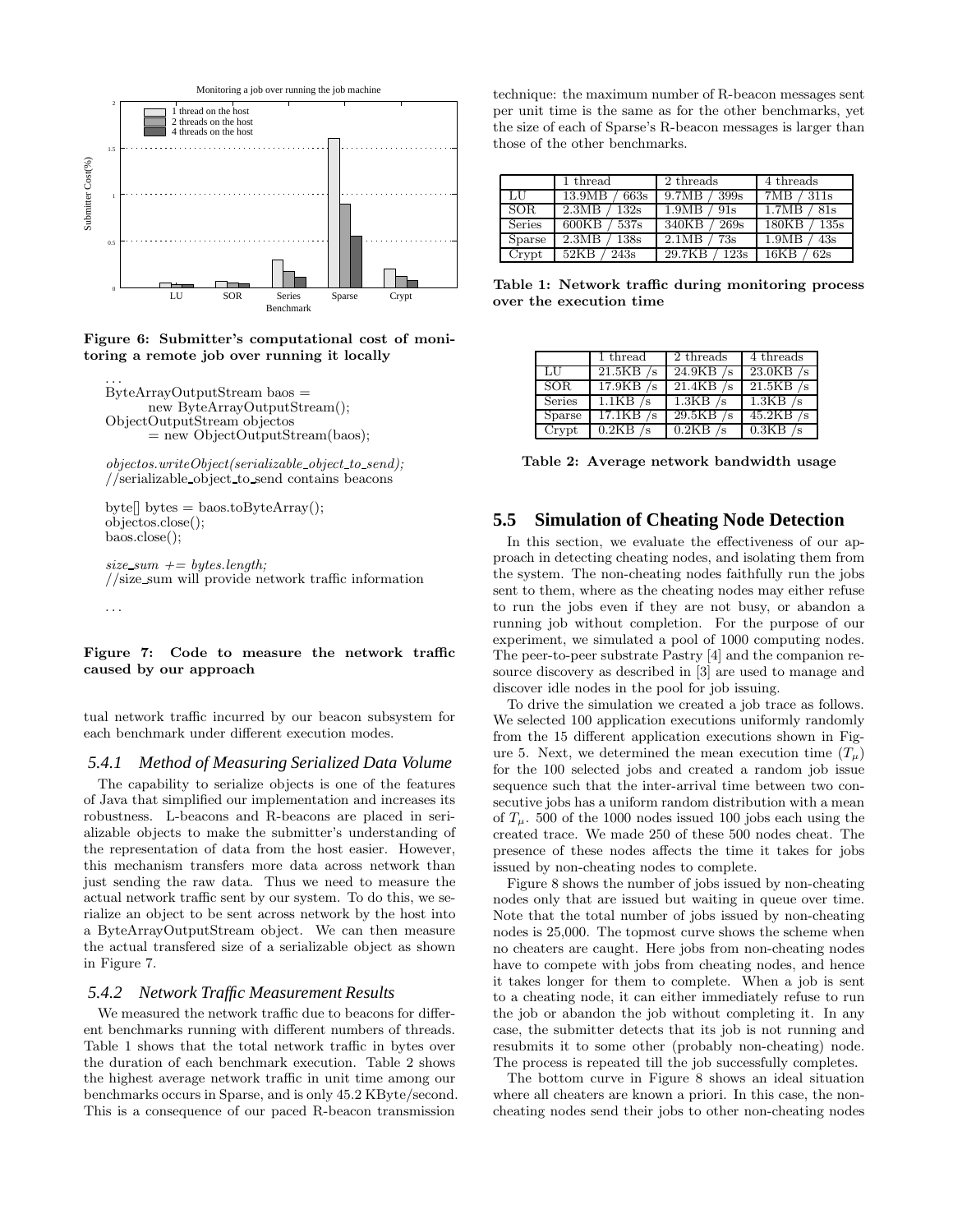

Figure 8: Number of jobs issued but not completed over time. The percentages represent the portion of cheaters that are not immediately caught.

only, and do not run any jobs submitted by a known cheating node. The number of jobs in queue submitted by noncheating nodes increases little due to the issue sequence, and all jobs complete within 2000 seconds after the issuance of the the last job at 11730 seconds. The remaining two curves show more realistic cases where cheaters accept a job, but abandon it after processing it for a random time. We assume that within 2 seconds from a node abandoning a job, i.e., the next beacon interval, the cheating node is caught. We simulate two mixtures of cheating nodes: The percentage in the legend represents the percentage of cheating nodes that fail probabilistically over the length of the job; the remaining cheaters simply refuse to run jobs and are detected immediately. The curves show that our scheme is able to catch the cheaters, and the jobs for non-cheating nodes complete much faster than the case where cheaters were not caught at all. In this scenario both probabilistic cheater schemes were able to complete under 15560 seconds, compared to 21690 seconds for when no cheaters were caught. In contrast, the ideal case took 13730 seconds to complete all the issued jobs. The simulation shows that our scheme is effective in determining the cheating nodes, and isolating their effect from the overall system.

# **6. RELATED WORK**

The compiler algorithm for reducing the overhead of monitoring in Section 4.2.1 is a form of program slicing, see [19, 21, 30] for a small sample of the work in this area. Most program slices are with respect to a variable  $v$  and program point  $p$ , and take a slice from  $p$  back to the beginning of the program. We differ in that our variable  $v$  is a part of an array (usually treated as atomic items in slicing, with the slice computing the entire array if any part of the array is computed) and in not taking the slice back to the beginning of the program, but rather maintaining a list of items (i.e upwardly exposed array elements) that must be acquired from outside the loop. The Array SSA [15] program representation will be necessary for doing this on less well structured programs than those in our benchmark suite. Lee and Hall [18] use a similar technique to extract slices of a program in order to do performance debugging on large

applications. Their goal is different than ours, and assumes the computation host is trustworthy. Our technique of finding regular section descriptions of upwardly exposed arrays, or result arrays, borrows heavily on techniques developed for HPF compilers [12, 16], and in particular the work of Koelbel [17].

With the increasing popularity of volunteer-based cycle sharing, efficient protection against malicious machines has become an important research topic. Sarmenta discusses a spot checking mechanism to catch malicious machines (saboteurs) [26]. The central manager randomly assigns some computation, whose results are known to the central manager, to volunteer machines. By comparing the known results with the results sent by the volunteer machines, malicious volunteers can be caught efficiently. Du et al. [9] proposed a Merkle (Hash) tree based technique to detect cheating nodes when embarrassingly parallel computations are being performed. By verifying a subset of leaves in the Merkle tree, a central job manager can verify the correctness of results in the tree. Both of above techniques ensure the integrity of participant machines by checking a subset of independent computations completed by the participant machines. Over time, our approach monitors the correctness of all parts of an application. Moreover, our technique monitors the progress of the application, enabling partial payments or detection of errors before a long running application has finished.

Various remote debugging techniques have existed for years, see [5, 23]. Remote debugging techniques are used as a development facility to help developers to find bugs on a trusted remote platform during the program development phase. Our approach differs from these techniques in that our approach collects execution correctness information in an untrusted platform after the program has been developed and released, and in how the data is gathered.

Program monitoring is also employed in the Globus project for providing better quality of service [10]. This monitoring is either achieved indirectly by determining the resource utilization of the program, or by modifying the program to insert explicit calls to the Globus API. The motivation of our work is different in that we are using the monitoring to determine if we are getting a resource as promised.

# **7. CONCLUSION**

We have described what we believe is the first solution to monitoring the progress and correctness of a remote job. Moreover, the overhead of performing this monitoring is shown to be insignificant– less than 3.5% on the host side. On the submitter side, the cost of monitoring a remote job is less than 1.6% of that of running the job locally. This technique, combined with our work, and the work of others, in resource discovery, sandboxed execution and automatic credit systems, opens the way for exploiting idle cycles across the Internet in a dynamic, decentralized and accountable fashion.

## **Acknowledgment**

We thank Josep Torrellas for giving us access to his machines at UIUC to perform remote job submission and monitoring experiments. This work was supported in part by NSF CAREER award grant ACI-0238379 and NSF grants CCR-0313026 and CCR-0313033.